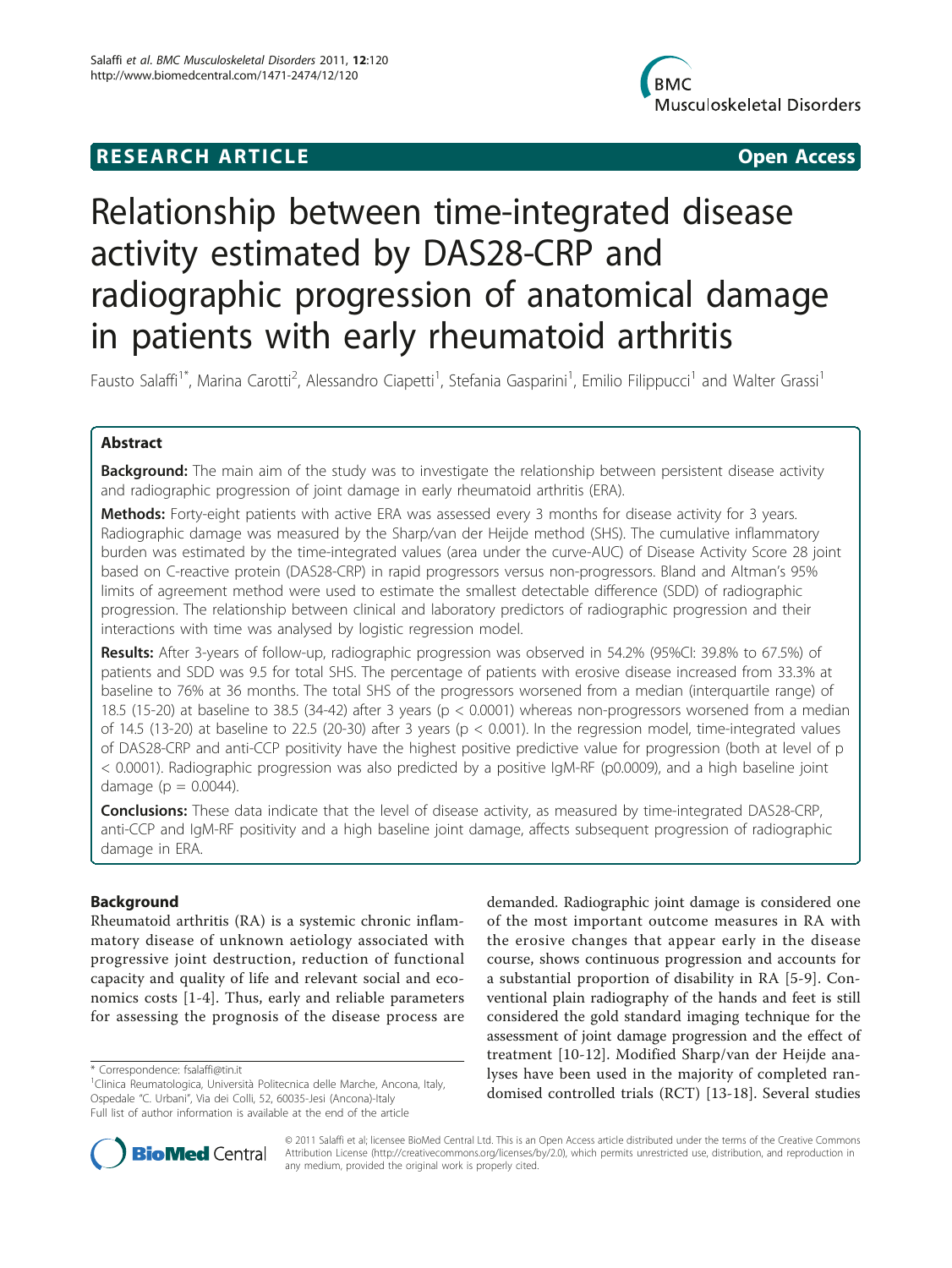have attempted to identify prognostic factors of radiographic progression in patients with early active RA. The main factors found are the following: socio-demographic factors (e.g. age, sex), clinical variables (disease duration, persistent swollen joint counts increased), the disease activity score (e.g. Disease Activity Score, DAS), laboratory parameters (C-reactive protein (CRP), erythrocyte sedimentation rate (ESR), high IgM rheumatoid factor (IgM-RF) titre, antibodies against citrullinated antigens (anti-CCP) and inherited factors (subtypes of HLA-DR1,-3 and-4) [[19](#page-6-0)-[32](#page-6-0)]. Although the relationship has been established [\[33](#page-6-0)-[36\]](#page-6-0), currently it is still difficult to predict who among the patients with early or very early RA will have radiographic progression of their disease. Such information would be important for optimizing treatment strategies.

The present analysis was performed to determine the longitudinal relationship between persistent disease activity, estimated by the time-integrated values (area under the curve-AUC) of DAS 28 joint (DAS28) based on C-reactive protein (DAS28-CRP) and subsequent radiographic progression of anatomical damage, in a cohort of patients with RA who were seen (and treated) by rheumatologists very early. We further investigated whether the longitudinal relationship between the DAS28-CRP and radiographic progression was modified by age, sex, disease duration, initial joint damage and IgM-RF or anti-CCP status at baseline.

# Methods

# Patients

Patients with early  $($  1 year) active RA, attending the Rheumatology Clinic of the Università Politecnica delle Marche, Ancona, Italy and fulfilling the American College of Rheumatology (ACR) criteria [\[37](#page-6-0)], were included into the study and were followed for 3 years. Active disease was defined as following:  $\geq 8$  swollen joints,  $\geq 10$ tender joints and an erythrocyte sedimentation rate (ESR) of  $\geq$  28 mm/hour or a C-reactive protein (CRP) concentration of  $\geq 1.5$  mg/dl. Exclusion criteria were the following: previous used of glucocorticoids and/or disease modified antirheumatic drugs (DMARDs) within a period of three months before inclusion, alcohol abuse, serious comorbidity or recent major surgery. All patients agreed to be enrolled and provided informed consent. A cohort of 48 patients with early active RA were initially treated using a step-up approach, open to be modified during the study according to their efficacy and/or tolerance. The first DMARD used was the methotrexate (MTX). In all cases, the starting dose of oral or intramuscular MTX was 10 mg/week, increased monthly to a maximum of 20 mg/week. After 3 months, if the DAS28-CRP score remained  $\geq$  3.2, sulfasalazine (SSZ) was added (target dosage 40 mg/kg/day in divided

doses). After the maximum tolerated dose of MTX was reached, 400 mg/day of hydroxychloroquine (HCQ) was added in patients with persistent disease activity. In all patients, MTX was co-prescribed with 5 mg/week folic acid 2 days after MTX dosing. If patients had persistent disease activity despite maximal drug therapy or drugrelated toxicity, then alternative biologic agents (etanercept or adalimumab) has be used in combination in order to control disease activity. The dose of etanercept was 50 mg/week, whereas the dose of adalimumab was 40 mg every after week. Biological therapy was introduced only in 7 cases during the first year of the followup, in patients with a poor response to combination therapy. The use of non-steroidal anti-inflammatory drugs (NSAIDs) was allowed in all patients. The mean dosage of 6-methylprednisolone in the step-up therapy was 42.8 mg/month. Glucocorticoid therapy was tapered according to clinical judgment. At baseline all patients were monitored for medical conditions that could interfere with DMARDs therapy. The patients represent a ''real life'' sample of population with RA that can be seen at our centre. The Hospital Clinic ethics committee approved the study.

# Laboratory investigations

Baseline blood samples were obtained to evaluate the ESR (normal values  $\leq 15$  mm/1<sup>st</sup> hour in men and  $\leq 20$ mm/1<sup>st</sup> hour in female) and CRP (normal values  $\leq 0.80$ mg/dl) level, using standard laboratory methods, the presence of IgM-RF determined by nephelometric method (Image Beckman) and of anti-CCP antibodies determined by ImmunoFluoroMetric Assay (IFMA) (EliA CCP, ImmunoCAP 250, Phadia S.r.l, Italy). The cut-off point for the anti-CCP antibodies positivity was > 10 IU/ml, according to the manufacturer's instructions, whereas a titre of IgM-RF > 40 UI/ml was considered as positive.

# Clinical assessment

A comprehensive questionnaire including socio-demographic data and disease-related variables was administered to the patients. At the first visit and every 3 months thereafter, the disease activity was assessed by the evaluation of the DAS28 based on C-reactive protein (CRP) concentration. The DAS-CRP combines information from the 28 tender and swollen joints, the CRP (in mg/dl) and the patient's general health status (PtGH), measured with a visual analogue scale (VAS 100 mm) [[38-40\]](#page-6-0). The DAS-CRP was calculated by a WEB-site calculator [http://www.das-score.nl/dasculators.html.](http://www.das-score.nl/dasculators.html) The disease activity was interpreted as low (DAS-CRP  $\leq$  3.2), moderate  $(3.2 < \text{DAS-CRP} \leq 5.1)$  or as high (DAS28 > 5.1), whilst a DAS-CRP less than 2.6 as remission, according to the European League Against Rheumatism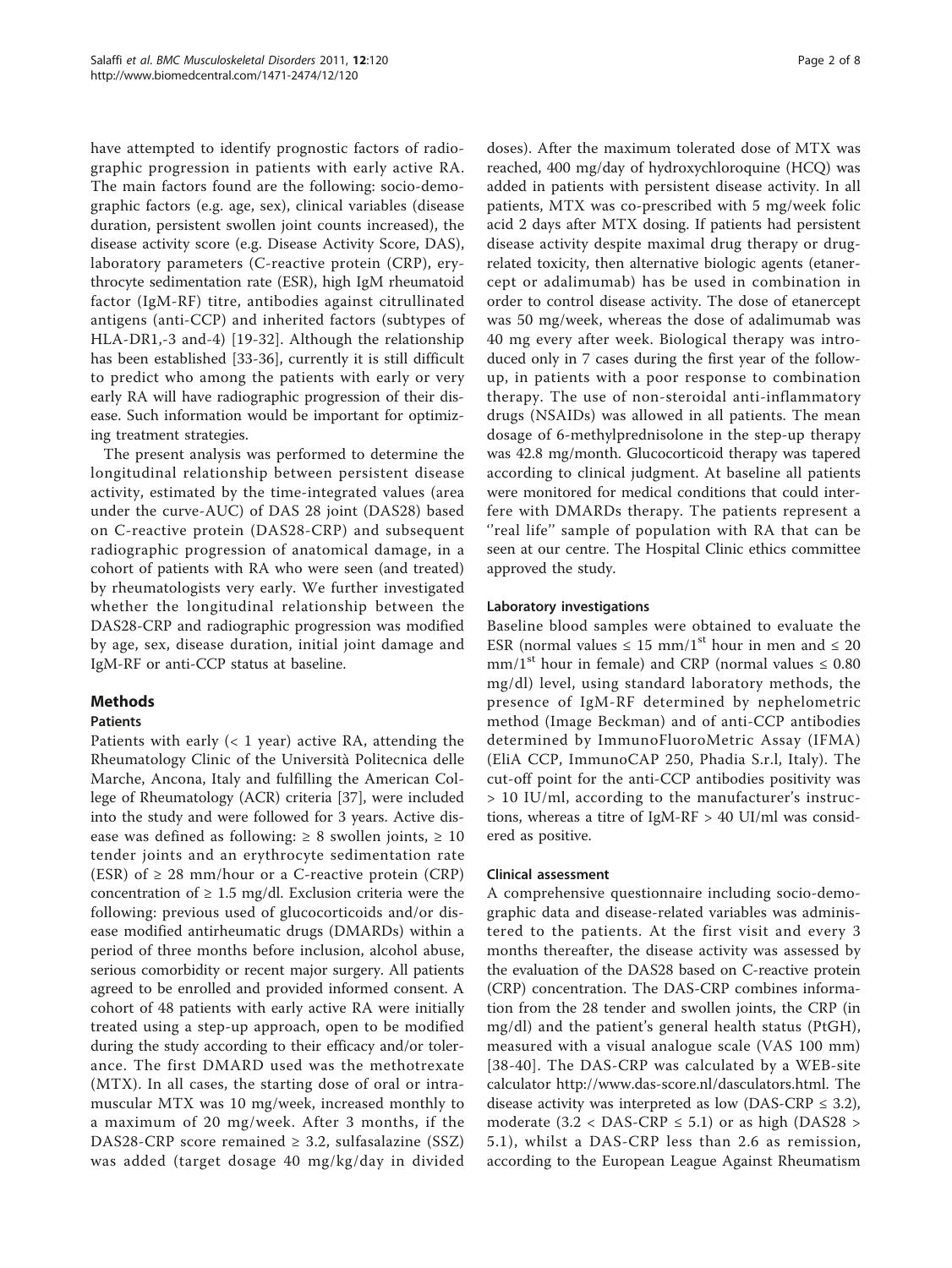(EULAR) criteria [\[41](#page-6-0)-[43\]](#page-7-0). In the Figure 1 three illustrative examples of patients are reported: (a) low disease activity or remission (AUC-DAS28 = 99.69), (b) moderate persistent disease activity (AUC-DAS28 = 133.81), (c) high persistent disease activity (AUC-DAS28 = 180.55). We used the area under the disease activity curve (AUC) of the DAS28-CRP to evaluate the impact of disease activity on the progression of joint damage [[44\]](#page-7-0).

#### Radiographic assessment

Single-emulsion radiographs of the hands and feet in anteroposterior view, were obtained and digitized at baseline and after 3 years. They were evaluated by two experienced readers, according to Sharp's method as modified by Sharp-van der Heijde Score (SHS) [[45,46](#page-7-0)]. Both readers were researchers trained to score according to the SHS method and experienced in scoring radiographs in several trials [[3](#page-5-0),[5](#page-5-0),[6](#page-5-0),[12](#page-6-0),[47](#page-7-0),[48](#page-7-0)]. Radiographs were scored in paired order (without information on the chronology of the films) and patient identity was blinded. For each set of radiographs, the mean score of the two readers was used for the analyses.

The SHS method assesses erosions and joint space narrowing separately and has a range from 0 to 448. Thirtytwo joints in the hands and 12 in the feet were scored for erosions, with a maximum score of 5 per joint in the hands and 10 per joint in the feet. Joint space narrowing was graded from 0 to 4 in 30 joints in the hands and in 12 joints in the feet [[45,46](#page-7-0)]. The principal score used in the analyses is the total score, which is the sum of the erosion score and the joint space narrowing score. Mean scores of the readers were used for the analyses. The change in the SHS, expressed as delta  $(∂)$  damage, was computed by subtracting baseline Sharp van der Heijde score values from the respective final scores. A subset of 29 chosen pairs radiographs was read twice, with an interval of at least 2 weeks in order to ascertain precision

of the readings (the intraclass correlation coefficient between the two investigators was 0.91).

To determine the percentage of patients who showed a relevant radiographic change over time continuous data were dichotomised and thus a valid and clinically relevant cut-off level have been chosen. It seems logical that such a cut off value should at least be greater than the measurement error of the instrument used to quantify the response. As a starting point the smallest detectable difference (SDD) has therefore been suggested as the cut off level. The SDD is a statistical measure based on the 95% limits of agreement as described by Bland and Altman [[49\]](#page-7-0). The SDD expresses the smallest difference between two independently obtained measures that can be interpreted as "real"–that is, a difference greater than the measurement error [\[50](#page-7-0)-[53](#page-7-0)]. We thus selected all 48 pairs of radiographs of the hands and feet, with 3-year intervals, from patients with ERA. In this study, the interobserver SDD was 9.5 SHS units (2.1% of possible maximum score) (Figure [2](#page-3-0)). Using this approach, definite radiographic progression was defined as an increase in ∂ damage of 9.6 or more units between baseline and 36 months.

#### Statistical analysis

Descriptive statistics are given as mean (SD) and median (interquartile range, IQR) for continuous data or as percentages for counts. The cumulative inflammatory burden was estimated by the DAS28-CRP, expressed in time-integrated values (area under the curve-AUC), [[47](#page-7-0)] calculated for each patient during the 3-year follow-up. The reliability of the radiographic scores was assessed using the intraclass correlation coefficient (ICC). The ICC measures the repeatability of the scores from each reader and the repeatability of the averages of the 2 readers' scores. Wilcoxon's signed rank test was used to assess differences in SHS between baseline and 3-years follow-up. Subsequently, the variables recorded at the first visit were entered as possible explanatory variables

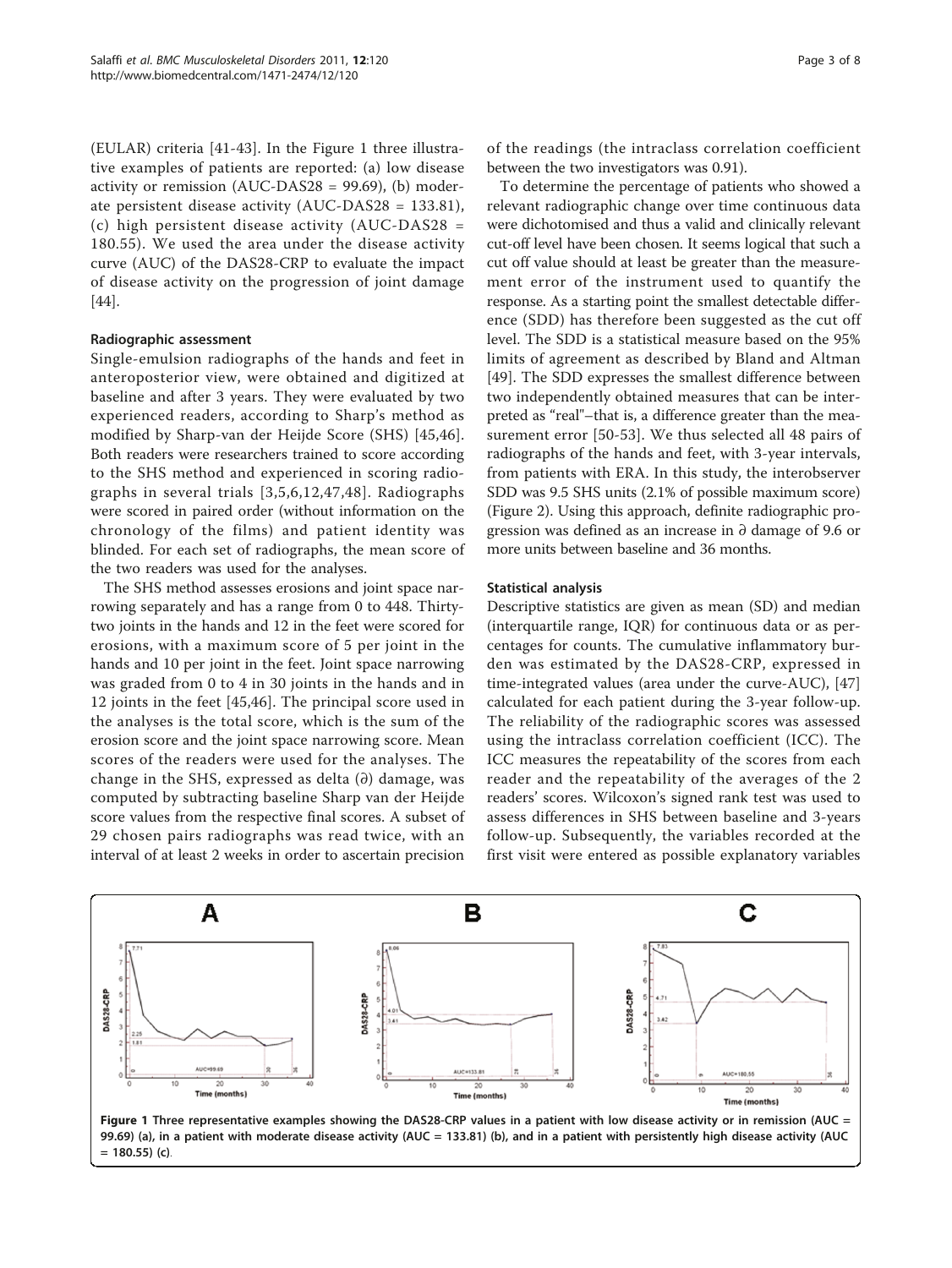<span id="page-3-0"></span>

in a regression model, using the ∂ damage between the baseline and three years as dependent variable. Covariates chosen a priori included the following variables: gender (as a dichotomous variable,  $0 =$  male,  $1 =$ female); age (as a continuous variable); disease duration (months from disease onset as a continuous variable); presence of IgM-RF ( $\geq$  40 UI/ml) and anti-CCP antibodies ( $\geq 10$  UI/ml); the average score of the area under the curve of the DAS28-CRP index and the baseline SHS (as a continuous variable).

Statistical analysis was performed using the Statistical Package for Social Sciences (SPSS Inc., Windows release 11.0; Chicago, Illinois, USA), and MedCalc 10.0 (Mariakerke, Belgium) statistical software.

# Results

#### Patients

Fifty-nine patients were initially enrolled. Eleven patients did not complete the 3-year follow-up for the following reasons: irregular or lost follow-up (seven patients), death (one patient), transfer out (two patient), and doubts about disease duration (one patient). The final cohort included 48 patients (35 women and 13 men with mean age of 56.1 (11.1) years and mean duration of disease was 9.5 (1.9 months) whose hands and feet radiographs at 0 and 36 months were available. All patients presented high disease activity (DAS28-CRP > 5.1) at study entry. Good or moderate EULAR response criteria [[41-](#page-6-0)[43\]](#page-7-0) were achieved by 28 patients (58.3%) at month 12, by 30 patients (62.5%) at month 24, and by 21 patients (43.7%) at month 36. A total of 11 patients (22.9%) fulfilled the EULAR remission criteria at the 3 year follow-up visit; 4 patients (8.3%) in remission at 1 year were also in remission a 3 years.

#### Increase of joint destruction

The median (IQR) SHS values were 16 (13.6-20) at basal and 32 (22-39.5) 3 years after the beginning of the study. The median yearly progression score was 4.7 Sharp points (2.5-6.5). Using the SDD as the threshold level for a definite change in score ensures that the changes observed are not due to reading variability. At the end of the assessment period, the study cohort was divided into 2 groups: those whose disease was radiographically stable (subjects with a change in SHS score under the SDD) and those in whom it had progressed (subjects with a change in SHS score above the SDD). After 3-years study, 54.2% (95%CI: 39.8% to 67.5%) of RA patients (26 out of the 48) had radiographic progression greater than SDD. The percentage of erosive disease increased from 33.3% at baseline to 76% at 36 months. The median (IQR) SHS values of the rapid progressors worsened from 18 [\[15-20\]](#page-6-0) at baseline to 38.5 [[34](#page-6-0)-[42\]](#page-7-0) after 3 years  $[\Delta$  SHS = 20.5 [[18-22](#page-6-0)]] (p < 0.0001), whereas non-progressors worsened from a median of 14.5 [[13](#page-6-0)-[20\]](#page-6-0) at baseline SHS.

# Relationship between the cumulative inflammatory burden and joint destruction

The median (IQR) progression of damage at 3 years was higher (a 2.5 fold increase) and significantly different (p < 0.001) for patients showing persistent disease activity [AUC: DAS28-CRP = 130.1 (120.6-152.9)], compared with those in low disease activity or sustained remission [AUC: DAS28-CRP = 107.8 (99.7-115.5)]. Median scores (95% of the median) of disease activity, as measured by time integration at 3-month intervals in rapid progressors and non-progressors are shown in Figure 3. The radiographic progression at hand, wrist, and foot joints

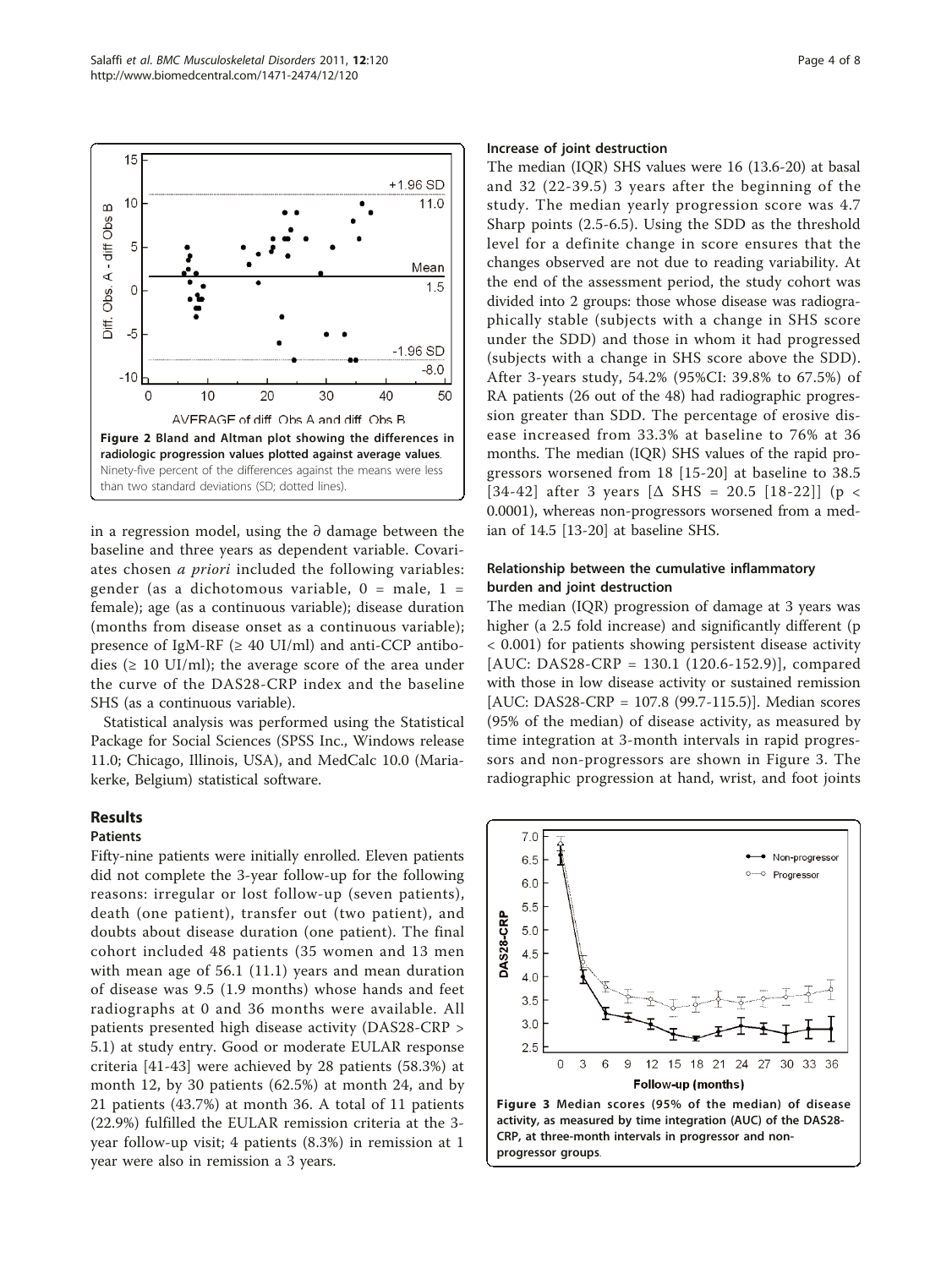over a 3-year period was significantly associated with disease activity, as measured by time-integration of the DAS28-CRP (p < 0.0001), by the positivity of anti-CCP autoantibodies ( $p < 0.0001$ ), and IgM-RF ( $p = 0.0009$ ), and a high baseline joint damage  $(p = 0.0044)$  (Additional files [1](#page-5-0) and [2](#page-5-0)). The age, gender and disease duration were variables not significantly associated with radiographic progression of joint damage.

# **Discussion**

Radiographic damage in patients with RA is one of the most important outcome measures in clinical trials and observational studies as well as in daily practice [[5,7,8,](#page-5-0)[10,18,](#page-6-0)[48\]](#page-7-0). It is regarded as resulting from previous inflammation of the joints and is correlated with functional disability at increasing levels over time [[33](#page-6-0),[34](#page-6-0)]. Other predictors include, baseline radiographic scores, the presence of IgM-RF and/or anti-CCP antibodies, specific HLADRB1 genotypes and high disease activity, disability scores and levels of acute-phase reactants [[19-36,](#page-6-0)[54,55](#page-7-0)]. Machold et al, [[32\]](#page-6-0) demonstrated that, despite early treatment, substantial damage occurred in some patients with a very early arthritis was associated with presence of strong 'constitutive' predictors such as anti-CCP antibodies and RF as well as the presence of high long-term clinical disease activity as indicated by the level of CRP, swollen joint counts and the absence of a good clinical response (assessed by the failure to achieve lasting low disease activity).

Several authors reported that baseline radiographic damage scores predict subsequent radiographic progression [\[56-59](#page-7-0)]. In the present study, as well as reported in literature the joint damage at baseline was a significant predictor of progression. Our prospective analysis has confirmed that the predictive accuracy of subsequent radiographic progression is greatly improved by taking into consideration the total inflammatory burden, estimated as the AUC for continuous measures of the DAS28-CRP. The AUC analysis captures two dimensions of the disease activity (magnitude and duration) in a single continuous measure [[44,60\]](#page-7-0). Analysis of AUC is commonplace in other areas of medicine, for example pharmacology, quality of life research in an obvious extension. Thus, AUC of the DAS28-CRP is a very robust measure, responsive to the disease characteristics. Disease outcome is thought to be the result of the exposure to disease activity over time, rather than the result of initial disease activity [\[33,34\]](#page-6-0).

In a cohort of active early RA patients, Knijff-Dutmer and Cohen et al [[26\]](#page-6-0) found a linear relationship between time integrated disease activity parameters and progression of radiographic damage was also seen. Similar results were reported by Molenaar et al [[61\]](#page-7-0) and Welsing et al [[33](#page-6-0)]. They showed the correlation between the disease activity and the radiographic bone damage evaluated by Sharp/van der Heijde method in patients with RA follow-up for 2 years and 9 years, respectively. The hypothesis that chronic inflammation and joint destruction are closely linked is further supported by recent data from imaging studies [[36,](#page-6-0)[61,62](#page-7-0)] that demonstrated that in early RA bone damage occurs proportionately to the level of synovitis, but not in its absence. Using CRP for calculation of the DAS28 is an attractive alternative to ESR for a number of reasons. CRP level correlates more closely than ESR with subjective (morning stiffness, pain and fatigue after walking) and semi-objective (grip strength, articular index) and clinical parameters of RA disease activity [[28,32\]](#page-6-0), whereas ESR can be influenced by a number of unrelated factors, such as age, gender or plasma proteins. Laboratory tests used to calculate CRP are faster than those used to measure ESR, and measurements can be standardized in a central laboratory for multicenter clinical trials. Further, serum CRP level also has prognostic value in terms of progressive joint damage and functional status and outcome [[28-30](#page-6-0),[32\]](#page-6-0). In a 3-year follow-up, van Leeuwen et al. [[63](#page-7-0)] demonstrated a highly significant correlation between time integrated CRP values and radiographic progression of disease in patients with newly diagnosed RA. Plant et al. [\[64\]](#page-7-0) prospectively examined the relationship between time-integrated CRP levels and radiographic progression in previously normal joints and already damaged joints in patients with active RA treated with DMARDs; after a 5-year follow-up period, the mean Larsen score increased from 15.9 to 36.2. Timeaveraged CRP levels correlated significantly with the mean change in Larsen score over the 5-year period and a stronger correlation was seen in patients with disease duration 2 years at study entry.

Moreover, our study showed that both the presence of anti-CCP antibodies and IgM-RF correlates to the radiographic bone damage. The search for new predictive and prognostic biomarkers in patients with RA are of clinical importance [\[28,30](#page-6-0),[58,59\]](#page-7-0) Various studies have attempered to identify prognostic factors of radiographic progression in patients with early RA. RF is one of the most powerful predictors of joint damage in early RA populations in most studies [\[19](#page-6-0),[26](#page-6-0),[29,32,33,](#page-6-0)[65,66\]](#page-7-0). With this regard, Knijff-Dutmer et al [[26\]](#page-6-0) showed a correlation between a persistent disease activity evaluated by the calculation of the AUC and radiographic bone damage progression. A weak correlation between the radiographic damage progression and the presence of IgM-RF was found was also confirmed by Drossaers-Bakker et al [\[67\]](#page-7-0) and by Lindqvist et al [[68](#page-7-0)]. Among several autoantibodies described in recent years in patients with RA [[20,23,25,28](#page-6-0)], synthetic cyclic peptides containing citrulline CCP antibodies has been proposed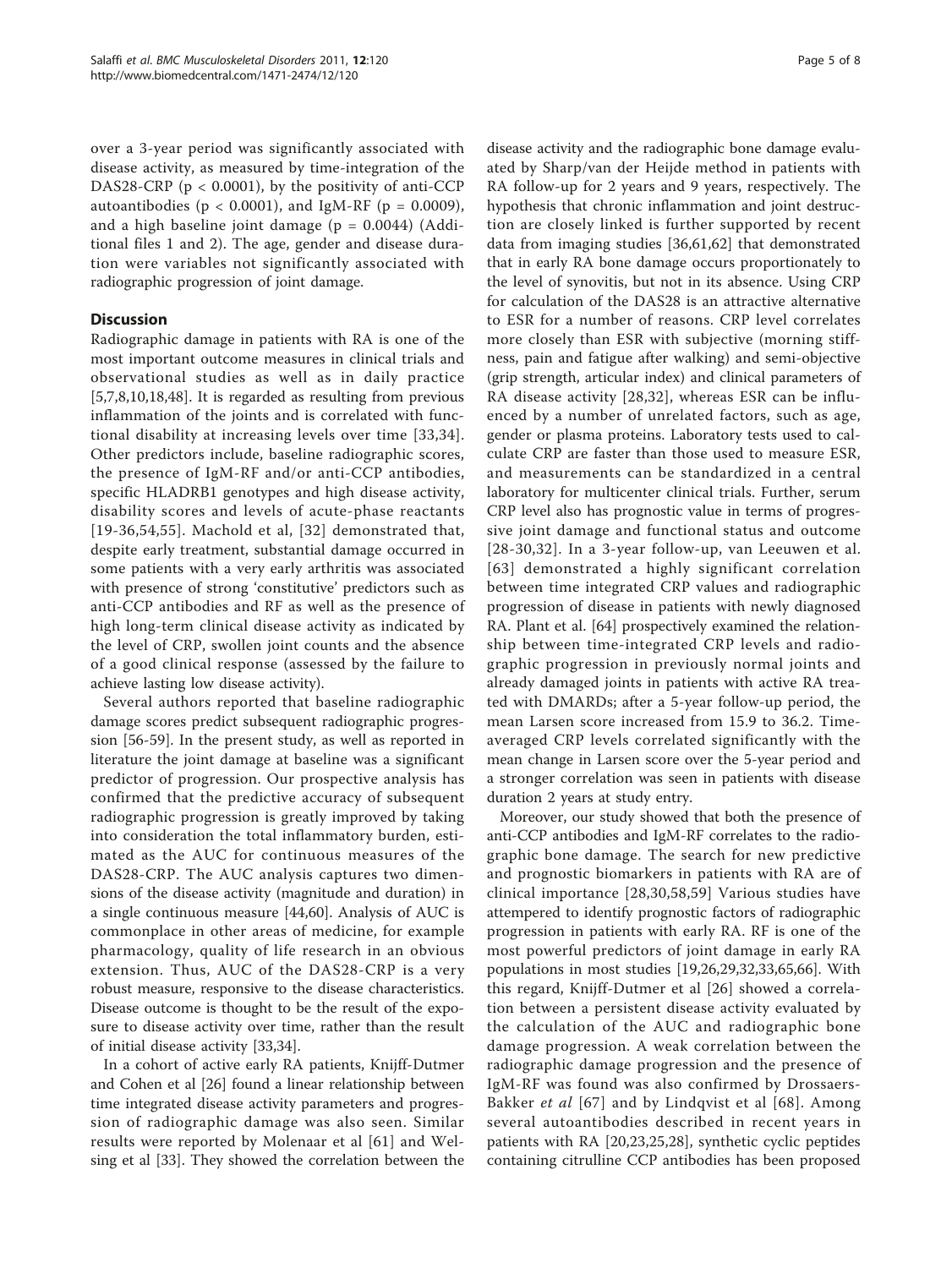<span id="page-5-0"></span>as a new biomarker of disease severity, since it has been found to be more sensitive than the IgM-RF by all who have published studies on this area. Positivity of anti-CCP has been found in our and in several studies, to have prognostic properties in early (and very early) arthritis, although anti-CCP antibodies may not be present at disease manifestation but may develop later in a percentage of RA patients [[21](#page-6-0)-[24,27\]](#page-6-0). Recent reports confirm the prognostic significance of these antibodies in early RA to be even greater than IgM-RF [[69](#page-7-0)-[71\]](#page-7-0). Berglin et al. reported that anti-CCP antibodies detected in preclinical phases of RA predict a poor radiographic outcome in early RA after 2 years of follow-up, whereas IgM-RF does not. Kroot et al, [\[70](#page-7-0)] in a study of patients with early RA found that anti-CCP positive patients at follow up had developed significantly more radiographic damage than patients without this antibody. However, in a multiple regression analysis the presence of IgM-RF was a better predictor of radiographic change (modified Sharp score) after three years than the presence of anti-CCP. Similar to our results, Bukhari et al [[23](#page-6-0)] found that the presence of anti-CCP antibodies at baseline was strongly associated with both prevalent erosions (odds ratio [OR] 2.53]) and developing erosions at 5 years (OR 10.2). These ORs were higher than those for IgM-RF (OR 1.63 and 3.4, respectively).

The present study has several limitations. First, this study encompassed a relatively short period of observation, and the changes in radiographic progression seen over 3 years may not necessarily extrapolate to longer observation periods. Secondly, only a small percentage of patients received TNF-blocking agents in combination with MTX, during the follow up. Agents that block TNF, have been shown to significantly reduce joint inflammation, slow radiographic progression of joint damage, and improve physical function in clinical studies of both advanced and early RA [[13,18,](#page-6-0)[72](#page-7-0),[73](#page-7-0)] and this may have had some influence on the rate of the radiographic progression in this study. Further, blood tests were performed at several independent laboratories and the magnitude of intra and inter-laboratory error of ESR, CRP, anti-CCP antibodies and IgM-RF positivity has not been established and may well be significant.

# Conclusions

Estimated calculating the AUC of DAS28-CRP values obtained at 3-months interval, and the radiographic progression of joint damage at 3-year follow-up in ERA. The persistent disease activity, the presence of anti-CCP antibodies and IgM-RF at baseline and the initial joint damage were also associated with greater radiographic progression in early RA patients. This may serve for selecting patients with poor prognosis at an early stage of the disease, for more aggressive treatment [[74\]](#page-7-0). Further studies on larger cohorts of patients are required to confirm our results. Our results showed a significantly positive relationship between persistent disease activity

# Additional material

[Additional file 1: I](http://www.biomedcentral.com/content/supplementary/1471-2474-12-120-S1.DOC)ndependent predictive variables associated with radiographic progression of RA based on results of multiple regression model.

[Additional file 2: S](http://www.biomedcentral.com/content/supplementary/1471-2474-12-120-S2.TIFF)catter plots of SHS at 3 years versus with AUC-DAS28-CRP.

#### Author details

<sup>1</sup>Clinica Reumatologica, Università Politecnica delle Marche, Ancona, Italy Ospedale "C. Urbani", Via dei Colli, 52, 60035-Jesi (Ancona)-Italy. <sup>2</sup> <sup>2</sup>Dipartimento di Radiologia S.O.D. Radiologia Clinica, Università Politecnica delle Marche, Ancona, Italy, Ospedali Riuniti di Ancona, Via Conca 71, 60020- Torrette (Ancona)-Italy.

#### Authors' contributions

FS contributed to the conception and design of the study, to perform the data analysis and was in charge of drafting and writing the manuscript. MC contributed to the conception and design of the study, to the acquisition of data and in writing the manuscript. AC contributed to the acquisition of data and in writing the manuscript. SG contributed to the acquisition of data and to perform the data analysis. EF contributed in writing the manuscript. WG gave intellectual feedback on the manuscript. All the authors read and approved the final manuscript.

#### Competing interests

The authors declare that they have no competing interests.

#### Received: 15 September 2010 Accepted: 30 May 2011 Published: 30 May 2011

#### References

- Klareskog L, Catrina AI, Paget S: Rheumatoid arthritis. Lancet 2009, 21:373(9664):659-672.
- Salaffi F, De Angelis R, Grassi W, MArche Pain Prevalence; Investigation Group (MAPPING) study: [Prevalence of musculoskeletal conditions in an](http://www.ncbi.nlm.nih.gov/pubmed/16396700?dopt=Abstract) [Italian population sample: results of a regional community-based study.](http://www.ncbi.nlm.nih.gov/pubmed/16396700?dopt=Abstract) [I. The MAPPING study.](http://www.ncbi.nlm.nih.gov/pubmed/16396700?dopt=Abstract) Clin Exp Rheumatol 2005, 23(6):819-828.
- 3. Salaffi F, Carotti M, Gasparini S, Intorcia M, Grassi W: [The health-related](http://www.ncbi.nlm.nih.gov/pubmed/19296831?dopt=Abstract) [quality of life in rheumatoid arthritis, ankylosing spondylitis, and](http://www.ncbi.nlm.nih.gov/pubmed/19296831?dopt=Abstract) [psoriatic arthritis: a comparison with a selected sample of healthy](http://www.ncbi.nlm.nih.gov/pubmed/19296831?dopt=Abstract) [people.](http://www.ncbi.nlm.nih.gov/pubmed/19296831?dopt=Abstract) Health Qual Life Outcomes 2009, 7:25.
- 4. Leardini G, Salaffi F, Montanelli R, Gerzeli S, Canesi B: [A multicenter cost-of](http://www.ncbi.nlm.nih.gov/pubmed/12175106?dopt=Abstract)[illness study on rheumatoid arthritis in Italy.](http://www.ncbi.nlm.nih.gov/pubmed/12175106?dopt=Abstract) Clin Exp Rheumatol 2002, 20(4):505-515.
- 5. Sharp JT, Wolfe F, Mitchell DM, Bloch DA: [The progression of erosion and](http://www.ncbi.nlm.nih.gov/pubmed/2053913?dopt=Abstract) [joint space narrowing scores in rheumatoid arthritis during the first 25](http://www.ncbi.nlm.nih.gov/pubmed/2053913?dopt=Abstract) [years of disease.](http://www.ncbi.nlm.nih.gov/pubmed/2053913?dopt=Abstract) Arthritis Rheum 1991, 34:660-668
- 6. Salaffi F, Ferracioli G, Peroni M, Carotti M, Bartoli E, Cervini C: Progression of erosion and joint space narrowing scores in rheumatoid arthritis assessed by nonlinear models. J Rheumatol 1994, 21:1627-1630.
- 7. van der Heijde DMFM, van Leeuwen MA, van Riel PLCM, van de Putte LB: [Radiographic progression on radiographs of hands and feet during the](http://www.ncbi.nlm.nih.gov/pubmed/8523365?dopt=Abstract) [first 3 years of rheumatoid arthritis measured according to Sharp](http://www.ncbi.nlm.nih.gov/pubmed/8523365?dopt=Abstract)'s [method \(van der Heijde modification\).](http://www.ncbi.nlm.nih.gov/pubmed/8523365?dopt=Abstract) J Rheumatol 1995, 22:1792-1796.
- 8. Scott DL, Pugner K, Kaarela K, Doyle DV, Woolf A, Holmes J, Hieke K: The links between joint damage and disability in rheumatoid arthritis. Rheumatology (Oxford) 2000, 39(2):122-132.
- 9. Lindqvist E, Saxne T, Geborek P, Eberhardt K: [Ten year outcome in a](http://www.ncbi.nlm.nih.gov/pubmed/12429534?dopt=Abstract) [cohort of patients with early rheumatoid arthritis: health status, disease](http://www.ncbi.nlm.nih.gov/pubmed/12429534?dopt=Abstract) [process, and damage.](http://www.ncbi.nlm.nih.gov/pubmed/12429534?dopt=Abstract) Ann Rheum Dis 2002, 61(12):1055-1059.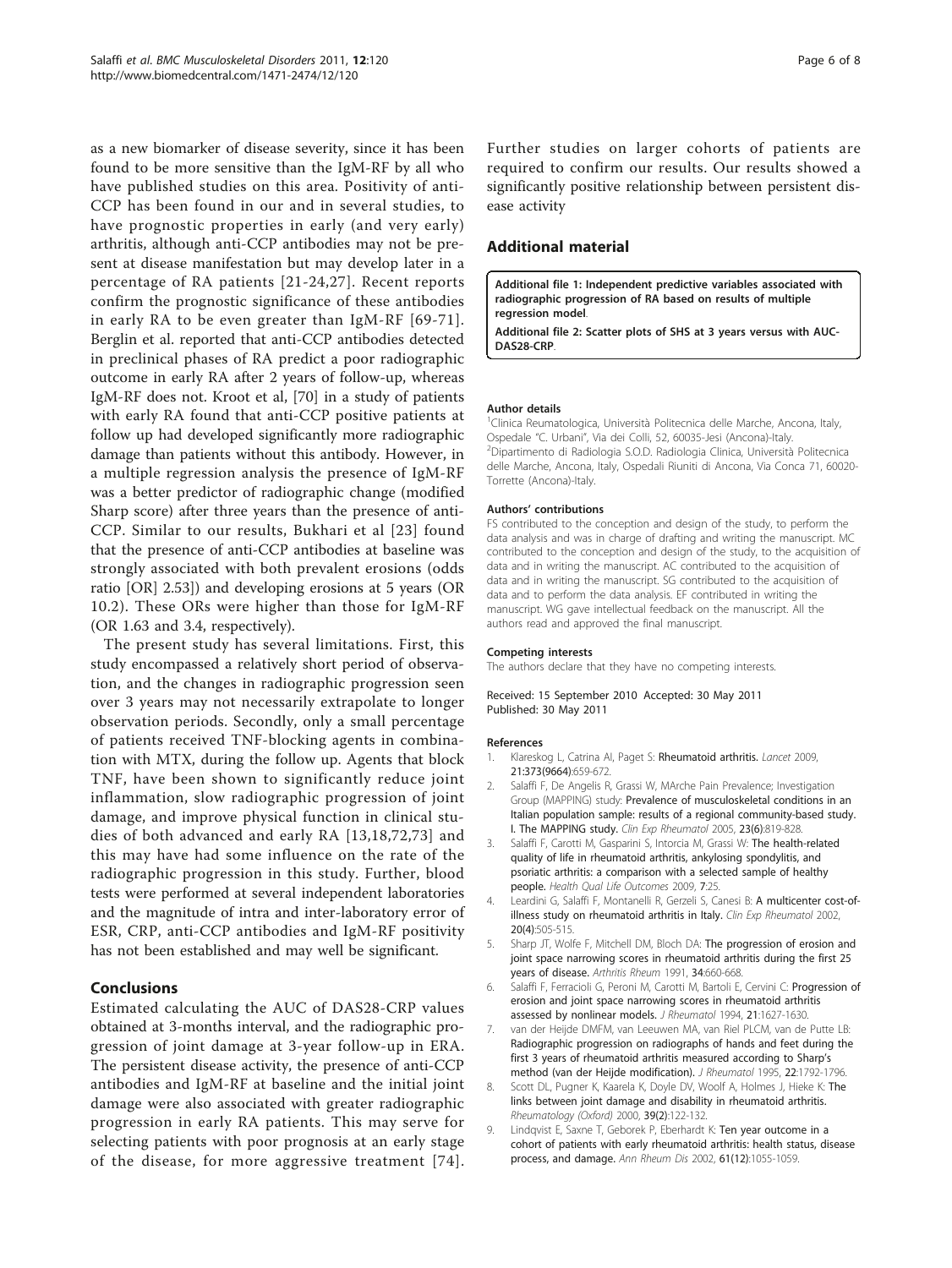- <span id="page-6-0"></span>10. Pincus P, Callahan LF, Fuchs HA, Larsen A, Kaye J: **[Quantitative analysis of](http://www.ncbi.nlm.nih.gov/pubmed/8992005?dopt=Abstract)** [hand radiographs in rheumatoid arthritis: time course of radiologic](http://www.ncbi.nlm.nih.gov/pubmed/8992005?dopt=Abstract) [changes, relation to joint examination measures, and comparison of](http://www.ncbi.nlm.nih.gov/pubmed/8992005?dopt=Abstract) [different scoring methods.](http://www.ncbi.nlm.nih.gov/pubmed/8992005?dopt=Abstract) J Rheumatol 1995, 22:1983-1987.
- 11. van der Heijde DMFM: [Radiographic imaging: the](http://www.ncbi.nlm.nih.gov/pubmed/11001374?dopt=Abstract) 'gold standard' for [assessment of disease progression in rheumatoid arthritis.](http://www.ncbi.nlm.nih.gov/pubmed/11001374?dopt=Abstract) Rheumatology 2000, 39(suppl.1):9-16.
- 12. Salaffi F, Carotti M, Lamanna G, Baldelli S: [Quantitative analysis of](http://www.ncbi.nlm.nih.gov/pubmed/9221406?dopt=Abstract) [radiologic progression in rheumatoid arthritis: controversies and](http://www.ncbi.nlm.nih.gov/pubmed/9221406?dopt=Abstract) [perspectives.](http://www.ncbi.nlm.nih.gov/pubmed/9221406?dopt=Abstract) Radiol Med 1997, 93(3):174-184.
- 13. Breedveld FC, Weisman MH, Kavanaugh AF, Cohen SB, Pavelka K, van Vollenhoven R, Sharp J, Perez JL, Spencer-Green GT: [The PREMIER study: A](http://www.ncbi.nlm.nih.gov/pubmed/16385520?dopt=Abstract) [multicenter, randomized, double-blind clinical trial of combination](http://www.ncbi.nlm.nih.gov/pubmed/16385520?dopt=Abstract) [therapy with adalimumab plus methotrexate versus methotrexate alone](http://www.ncbi.nlm.nih.gov/pubmed/16385520?dopt=Abstract) [or adalimumab alone in patients with early, aggressive rheumatoid](http://www.ncbi.nlm.nih.gov/pubmed/16385520?dopt=Abstract) [arthritis who had not had previous methotrexate treatment.](http://www.ncbi.nlm.nih.gov/pubmed/16385520?dopt=Abstract) Arthritis Rheum 2006, 54(1):26-37.
- 14. Keystone EC, Kavanaugh AF, Sharp JT, Tannenbaum H, Hua Y, Teoh LS, Fischkoff SA, Chartash EK: [Radiographic, clinical, and functional outcomes](http://www.ncbi.nlm.nih.gov/pubmed/15146409?dopt=Abstract) [of treatment with adalimumab \(a human anti-tumor necrosis factor](http://www.ncbi.nlm.nih.gov/pubmed/15146409?dopt=Abstract) [monoclonal antibody\) in patients with active rheumatoid arthritis](http://www.ncbi.nlm.nih.gov/pubmed/15146409?dopt=Abstract) [receiving concomitant methotrexate therapy: a randomized, placebo](http://www.ncbi.nlm.nih.gov/pubmed/15146409?dopt=Abstract)[controlled, 52-week trial.](http://www.ncbi.nlm.nih.gov/pubmed/15146409?dopt=Abstract) Arthritis Rheum 2004, 50(5):1400-1411.
- 15. Hetland ML, Stengaard-Pedersen K, Junker P, Lottenburger T, Hansen I, Andersen LS, Tarp U, Svendsen A, Pedersen JK, Skjødt H, Lauridsen UB, Ellingsen T, Hansen GV, Lindegaard H, Vestergaard A, Jurik AG, Østergaard M, Hørslev-Petersen K, CIMESTRA study group: [Aggressive](http://www.ncbi.nlm.nih.gov/pubmed/17878209?dopt=Abstract) [combination therapy with intra-articular glucocorticoid injections and](http://www.ncbi.nlm.nih.gov/pubmed/17878209?dopt=Abstract) [conventional disease-modifying anti-rheumatic drugs in early](http://www.ncbi.nlm.nih.gov/pubmed/17878209?dopt=Abstract) [rheumatoid arthritis: second-year clinical and radiographic results from](http://www.ncbi.nlm.nih.gov/pubmed/17878209?dopt=Abstract) [the CIMESTRA study.](http://www.ncbi.nlm.nih.gov/pubmed/17878209?dopt=Abstract) Ann Rheum Dis 2008, 67(6):815-822.
- 16. Bruynesteyn K, Van Der Heijde D, Boers M, Verhoeven A, Boonen A, Van Der Linden S, COBRA Trial Group: [Contribution of progression of](http://www.ncbi.nlm.nih.gov/pubmed/12382303?dopt=Abstract) [erosive damage in previously eroded joints in early rheumatoid](http://www.ncbi.nlm.nih.gov/pubmed/12382303?dopt=Abstract) [arthritis trials: COBRA trial as an example.](http://www.ncbi.nlm.nih.gov/pubmed/12382303?dopt=Abstract) Arthritis Rheum 2002, 47(5):532-536.
- 17. Goekoop-Ruiterman YP, de Vries-Bouwstra JK, Allaart CF, van Zeben D, Kerstens PJ, Hazes JM, Zwinderman AH, Ronday HK, Han KH, Westedt ML, Gerards AH, van Groenendael JH, Lems WF, van Krugten MV, Breedveld FC, Dijkmans BA: [Clinical and radiographic outcomes of four different](http://www.ncbi.nlm.nih.gov/pubmed/16258899?dopt=Abstract) [treatment strategies in patients with early rheumatoid arthritis \(the BeSt](http://www.ncbi.nlm.nih.gov/pubmed/16258899?dopt=Abstract) [study\): a randomized, controlled trial.](http://www.ncbi.nlm.nih.gov/pubmed/16258899?dopt=Abstract) Arthritis Rheum 2005, 52(11):3381-3390.
- 18. Klareskog L, van der Heijde D, de Jager JP, Gough A, Kalden J, Malaise M, Martín Mola E, Pavelka K, Sany J, Settas L, Wajdula J, Pedersen R, Fatenejad S, Sanda M, TEMPO (Trial of Etanercept and Methotrexate with Radiographic Patient Outcomes) study investigators: [TEMPO \(Trial of](http://www.ncbi.nlm.nih.gov/pubmed/15001324?dopt=Abstract) [Etanercept and Methotrexate with Radiographic Patient Outcomes\)](http://www.ncbi.nlm.nih.gov/pubmed/15001324?dopt=Abstract) [study investigators. Therapeutic effect of the combination of etanercept](http://www.ncbi.nlm.nih.gov/pubmed/15001324?dopt=Abstract) [and methotrexate compared with each treatment alone in patients with](http://www.ncbi.nlm.nih.gov/pubmed/15001324?dopt=Abstract) [rheumatoid arthritis: double-blind randomised controlled trial.](http://www.ncbi.nlm.nih.gov/pubmed/15001324?dopt=Abstract) Lancet 2004, 363(9410):675-681.
- 19. Goronzy JJ, Matteson EL, Fulbright JW, Warrington KJ, Chang-Miller A, Hunder GG, Mason TG, Nelson AM, Valente RM, Crowson CS, Erlich HA, Reynolds RL, Swee RG, O'Fallon WM, Weyand CM: [Prognostic markers of](http://www.ncbi.nlm.nih.gov/pubmed/14730598?dopt=Abstract) [radiographic progression in early rheumatoid arthritis.](http://www.ncbi.nlm.nih.gov/pubmed/14730598?dopt=Abstract) Arthritis Rheum 2004, 50(1):43-54.
- 20. Kaltenhäuser S, Pierer M, Arnold S, Kamprad M, Baerwald C, Häntzschel H, Wagner U: Antibodies against cyclic citrullinated peptide are associated with the DRB1 shared epitope and predict joint erosion in rheumatoid arthritis. Rheumatology, (Oxford) 2007, 46(1):100-104.
- 21. Forslind K, Ahlmen M, Eberhardt K, Hafstrom I, Svensson B: [Prediction of](http://www.ncbi.nlm.nih.gov/pubmed/15308518?dopt=Abstract) [radiological outcome in early rheumatoid arthritis in clinical practice:](http://www.ncbi.nlm.nih.gov/pubmed/15308518?dopt=Abstract) [role of antibodies to citrullinated peptides \(anti-CCP\).](http://www.ncbi.nlm.nih.gov/pubmed/15308518?dopt=Abstract) Ann Rheum Dis 2004, 63:1090-1095.
- 22. Avouac J, Gossec L, Dougados M: [Diagnostic and predictive value of anti](http://www.ncbi.nlm.nih.gov/pubmed/16606649?dopt=Abstract)[cyclic citrullinated protein antibodies in rheumatoid arthritis: a](http://www.ncbi.nlm.nih.gov/pubmed/16606649?dopt=Abstract) [systematic literature review.](http://www.ncbi.nlm.nih.gov/pubmed/16606649?dopt=Abstract) Ann Rheum Dis 2006, 65:845-851.
- 23. Bukhari M, Thomson W, Naseem H, Bunn D, Silman A, Symmons D, Barton A: [The performance of anti-cyclic citrullinated peptide antibodies](http://www.ncbi.nlm.nih.gov/pubmed/17763407?dopt=Abstract) [in predicting the severity of radiologic damage in inflammatory](http://www.ncbi.nlm.nih.gov/pubmed/17763407?dopt=Abstract)

[polyarthritis: results from the Norfolk Arthritis Register.](http://www.ncbi.nlm.nih.gov/pubmed/17763407?dopt=Abstract) Arthritis Rheum 2007, 56(9):2929-2935.

- 24. Sanmartí R, Gómez-Centeno A, Ercilla G, Larrosa M, Viñas O, Vazquez I, Gómez-Puerta JA, Gratacós J, Salvador G, Cañete JD: [Prognostic factors of](http://www.ncbi.nlm.nih.gov/pubmed/17109060?dopt=Abstract) [radiographic progression in early rheumatoid arthritis: a two year](http://www.ncbi.nlm.nih.gov/pubmed/17109060?dopt=Abstract) [prospective study after a structured therapeutic strategy using DMARDs](http://www.ncbi.nlm.nih.gov/pubmed/17109060?dopt=Abstract) [and very low doses of glucocorticoids.](http://www.ncbi.nlm.nih.gov/pubmed/17109060?dopt=Abstract) Clin Rheumatol 2007, 26(7):1111-1118.
- 25. Luime JJ, Colin EM, Hazes JM, Lubberts E: [Does anti-mutated citrullinated](http://www.ncbi.nlm.nih.gov/pubmed/19289382?dopt=Abstract) [vimentin have additional value as a serological marker in the diagnostic](http://www.ncbi.nlm.nih.gov/pubmed/19289382?dopt=Abstract) [and prognostic investigation of patients with rheumatoid arthritis? A](http://www.ncbi.nlm.nih.gov/pubmed/19289382?dopt=Abstract) [systematic review.](http://www.ncbi.nlm.nih.gov/pubmed/19289382?dopt=Abstract) Ann Rheum Dis 2010, 69(2):337-344.
- 26. Knijff-Dutmer E, Drossaers-Bakker W, Verhoeven A, van der Sluijs Veer G, Boers M, van der Linden S, van de Laar M: [Rheumatoid factor measured](http://www.ncbi.nlm.nih.gov/pubmed/12079900?dopt=Abstract) [by fluoroimmunoassay: a responsive measure of rheumatoid arthritis](http://www.ncbi.nlm.nih.gov/pubmed/12079900?dopt=Abstract) [disease activity that is associated with joint damage.](http://www.ncbi.nlm.nih.gov/pubmed/12079900?dopt=Abstract) Ann Rheum Dis 2002, 61(7):603-607.
- 27. Bas S, Perneger TV, Mikhnevitch E, Seitz M, Tiercy JM, Roux-Lombard P, Guerne PA: Association of rheumatoid factors and anti-filaggrin antibodies with severity of erosions in rheumatoid arthritis. Rheumatology (Oxford) 2000, 39(10):1082-1088.
- 28. Emery P, Gabay C, Kraan M, Gomez-Reino J: [Evidence-based review of](http://www.ncbi.nlm.nih.gov/pubmed/17505829?dopt=Abstract) [biologic markers as indicators of disease progression and remission in](http://www.ncbi.nlm.nih.gov/pubmed/17505829?dopt=Abstract) [rheumatoid arthritis.](http://www.ncbi.nlm.nih.gov/pubmed/17505829?dopt=Abstract) Rheumatol Int 2007, 27:793-806.
- 29. Jansen LMA, van der Horst-Bruinsma JE, van Schaardenburg D, Bezemer PD, Dijkmans BAC: [Predicators of radiographic joint damage in patients with](http://www.ncbi.nlm.nih.gov/pubmed/11557647?dopt=Abstract) [early rheumatoid arthritis.](http://www.ncbi.nlm.nih.gov/pubmed/11557647?dopt=Abstract) Ann Rheum Dis 2001, 60:924-927.
- 30. Landewé R: [Predictive markers in rapidly progressing rheumatoid](http://www.ncbi.nlm.nih.gov/pubmed/17216672?dopt=Abstract) [arthritis.](http://www.ncbi.nlm.nih.gov/pubmed/17216672?dopt=Abstract) J Rheumatol 2007, 34(Suppl 80):8-15.
- 31. Harle P, Bongartz T, Scholmerich J, Muller-Ladner U, Straub RH: Predictve and potentially predictive factors in early arthritis: a multidisciplinary approach. Rheumatology (Oxford) 2005, 44:426-433.
- 32. Machold KP, Stamm TA, Nell VP, Pflugbeil S, Aletaha D, Steiner G, Uffmann M, Smolen JS: Very recent onset rheumatoid arthritis: clinical and serological patient characteristics associated with radiographic progression over the first years of disease. Rheumatology (Oxford) 2007, 46(2):342-349.
- 33. Welsing PM, Landewé RB, van Riel PL, Boers M, van Gestel AM, van der Linden S, Swinkels HL, van der Heijde DM: [The relationship between](http://www.ncbi.nlm.nih.gov/pubmed/15248205?dopt=Abstract) [disease activity and radiologic progression in patients with rheumatoid](http://www.ncbi.nlm.nih.gov/pubmed/15248205?dopt=Abstract) [arthritis.](http://www.ncbi.nlm.nih.gov/pubmed/15248205?dopt=Abstract) Arthritis Rheum 2004, 50:2082-93.
- Wick MC, Lindblad S, Klareskog L, Vollenhoven RF: [Relationship between](http://www.ncbi.nlm.nih.gov/pubmed/15194582?dopt=Abstract) [inflammation and joint destruction in early rheumatoid arthritis: a](http://www.ncbi.nlm.nih.gov/pubmed/15194582?dopt=Abstract) [mathematic description.](http://www.ncbi.nlm.nih.gov/pubmed/15194582?dopt=Abstract) Ann Rheum Dis 2004, 63:848-852.
- 35. Knudsen LS, Klarlund M, Skjødt H, Jensen T, Ostergaard M, Jensen KE, Hansen MS, Hetland ML, Nielsen HJ, Johansen JS: [Biomarkers of](http://www.ncbi.nlm.nih.gov/pubmed/18597410?dopt=Abstract) [inflammation in patients with unclassified polyarthritis and early](http://www.ncbi.nlm.nih.gov/pubmed/18597410?dopt=Abstract) [rheumatoid arthritis. Relationship to disease activity and radiographic](http://www.ncbi.nlm.nih.gov/pubmed/18597410?dopt=Abstract) [outcome.](http://www.ncbi.nlm.nih.gov/pubmed/18597410?dopt=Abstract) J Rheumatol 2008, 35:1277-1287.
- 36. Brown AK, Conaghan PG, Karim Z, Quinn MA, Ikeda K, Peterfy CG, Hensor E, Wakefield RJ, O'Connor PJ, Emery P: [An explanation for the apparent](http://www.ncbi.nlm.nih.gov/pubmed/18821687?dopt=Abstract) [dissociation between clinical remission and continued structural](http://www.ncbi.nlm.nih.gov/pubmed/18821687?dopt=Abstract) [deterioration in rheumatoid arthritis.](http://www.ncbi.nlm.nih.gov/pubmed/18821687?dopt=Abstract) Arthritis Rheum 2008, 58:2958-2967.
- 37. Arnett FC, Edworthy SM, Bloch DA, McShane DJ, Fries JF, Cooper NS, Healey LA, Kaplan SR, Liang MH, Luthra HS, et al: [The American](http://www.ncbi.nlm.nih.gov/pubmed/3358796?dopt=Abstract) [Rheumatism. Association 1987 revised criteria for the classification of](http://www.ncbi.nlm.nih.gov/pubmed/3358796?dopt=Abstract) [rheumatoid arthritis.](http://www.ncbi.nlm.nih.gov/pubmed/3358796?dopt=Abstract) Arthritis Rheum 1988, 31:315-324.
- van der Heijde DM, van Riel PL, van Leeuwen MA, van 't Hof MA, van Rijswijk MH, van de Putte LB: [Prognostic factors for radiographic damage](http://www.ncbi.nlm.nih.gov/pubmed/1386548?dopt=Abstract) [and physical disability in early rheumatoid arthritis. A prospective](http://www.ncbi.nlm.nih.gov/pubmed/1386548?dopt=Abstract) [follow-up study of 147 patients.](http://www.ncbi.nlm.nih.gov/pubmed/1386548?dopt=Abstract) Br J Rheumatol 1992, 31:519-525.
- 39. Inoue E, Yamanaka H, Hara M, Tomatsu T, Kamatani N: [Comparison of](http://www.ncbi.nlm.nih.gov/pubmed/16926186?dopt=Abstract) [disease activity score \(DAS\) 28-erythrocyte sedimentation rate and](http://www.ncbi.nlm.nih.gov/pubmed/16926186?dopt=Abstract) [DAS28-C-reactive protein threshold values.](http://www.ncbi.nlm.nih.gov/pubmed/16926186?dopt=Abstract) Ann Rheum Dis 2007, 66:407-409.
- 40. Prevoo ML, van't Hof MA, Kuper HH, van Leeuwen MA, van de Putte LB, van Riel PL: [Modified disease activity scores that include twenty-eight](http://www.ncbi.nlm.nih.gov/pubmed/7818570?dopt=Abstract)[joint counts. Development and validation in a prospective longitudinal](http://www.ncbi.nlm.nih.gov/pubmed/7818570?dopt=Abstract) [study of patients with rheumatoid arthritis.](http://www.ncbi.nlm.nih.gov/pubmed/7818570?dopt=Abstract) Arthritis Rheum 1995, 38:44-48.
- 41. van Gestel AM, Prevoo ML, van't Hof MA, van Rijswijk MH, van de Putte LB, van Riel PL: [Development and validation of the European league against](http://www.ncbi.nlm.nih.gov/pubmed/8546736?dopt=Abstract)